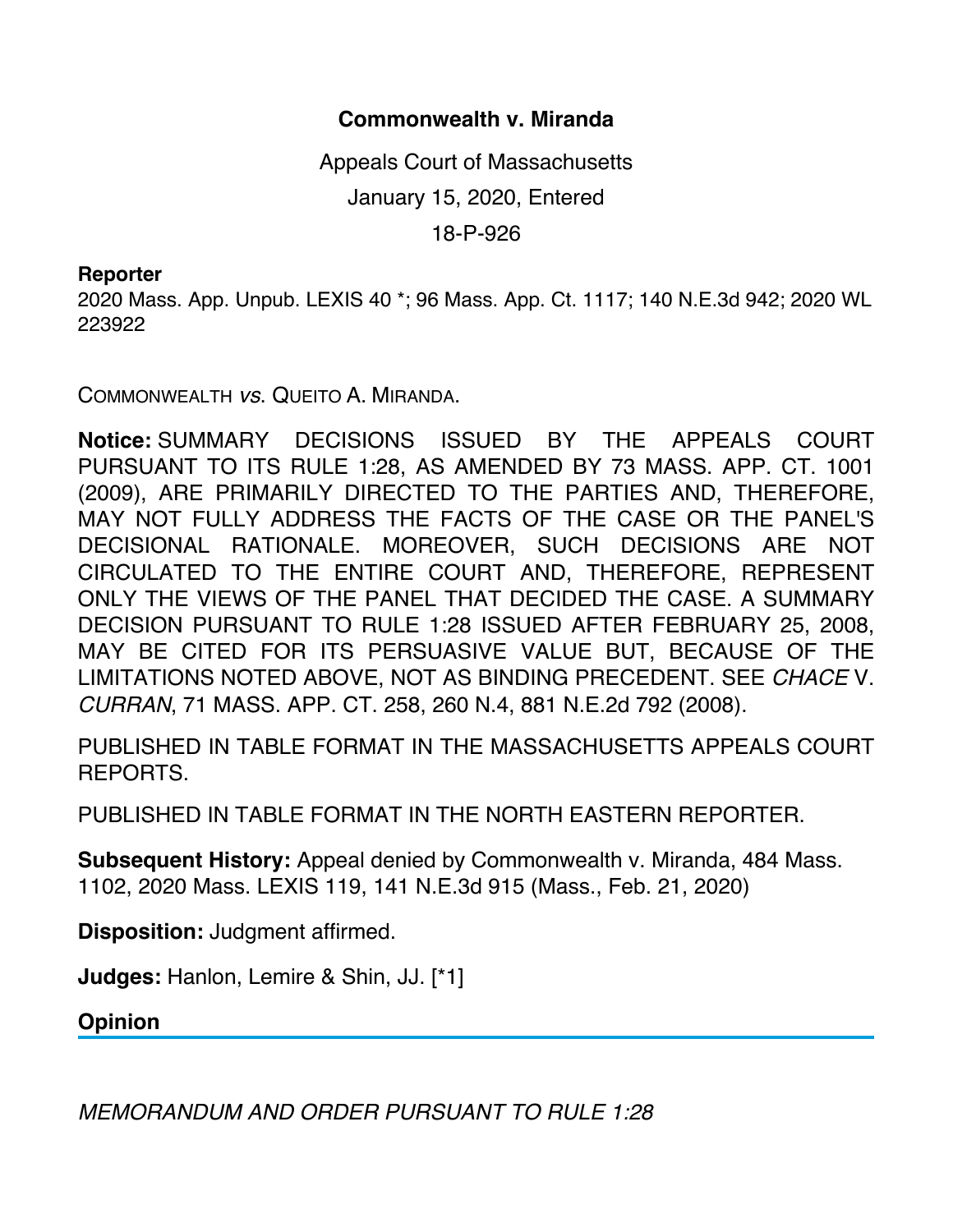A Superior Court jury convicted the defendant of trafficking in eighteen grams or more but less than thirty-six grams of heroin. See G. L. c. 94C, § 32E (*c*). The case was tried on a theory of joint venture. On appeal the defendant argues that the Commonwealth presented insufficient evidence that he knowingly participated in the transaction with the shared intent to distribute the heroin, and that the admission of cocaine evidence created a substantial risk of a miscarriage of justice. We affirm.

*Background*. We summarize the evidence, and the reasonable inferences therefrom, in the light most favorable to the Commonwealth. See *Commonwealth* v. *Latimore*, 378 Mass. 671, 677-678, 393 N.E.2d 370 (1979). On August 6, 2015, Detective Matthew Graham, who was working undercover for the Brockton Police Department narcotics unit, arranged by telephone and text messages to buy thirtyfive grams of heroin from Vaughn Mitchell, a drug dealer. Mitchell told Graham to meet him at a Walgreens in Brockton. Police surveillance vehicles followed Graham's car as he drove to the Walgreens and parked in the middle of the parking lot.

Shortly thereafter, Graham saw a Chevrolet Suburban with tinted windows drive through the parking lot. Graham [\*2] called Mitchell and confirmed that he was driving the Suburban. Mitchell then told Graham, in a "regular" tone of voice, to follow him. While they were en route, Mitchell called Graham and told him to go to Rangeley Avenue.

When Graham arrived at Rangeley Avenue, he positioned his car next to the Suburban so that the driver's side windows were aligned. The driver's side window of the Suburban was open, but the other windows were not. Graham noticed that there was another man, later identified as the defendant, in the front passenger seat. The defendant was staring "intent[ly]" at Graham and "looking around" but did not appear to be confused or worried.

After Mitchell produced the heroin and Graham produced the money, there was a "weird standoff" because "neither [man] wanted to get robbed." While Graham was focused on Mitchell, he heard the defendant yell something along the lines of "fuck, cops, let's get the fuck outta here." Graham then noticed that several unmarked State Police vehicles had pulled up near them. The defendant was pointing at the vehicles and yelling.

Mitchell took the heroin and attempted to escape, keeping both hands on the steering wheel in the process. After a pursuit [\*3] the police apprehended Mitchell, removed him and the defendant from the Suburban, and arrested and searched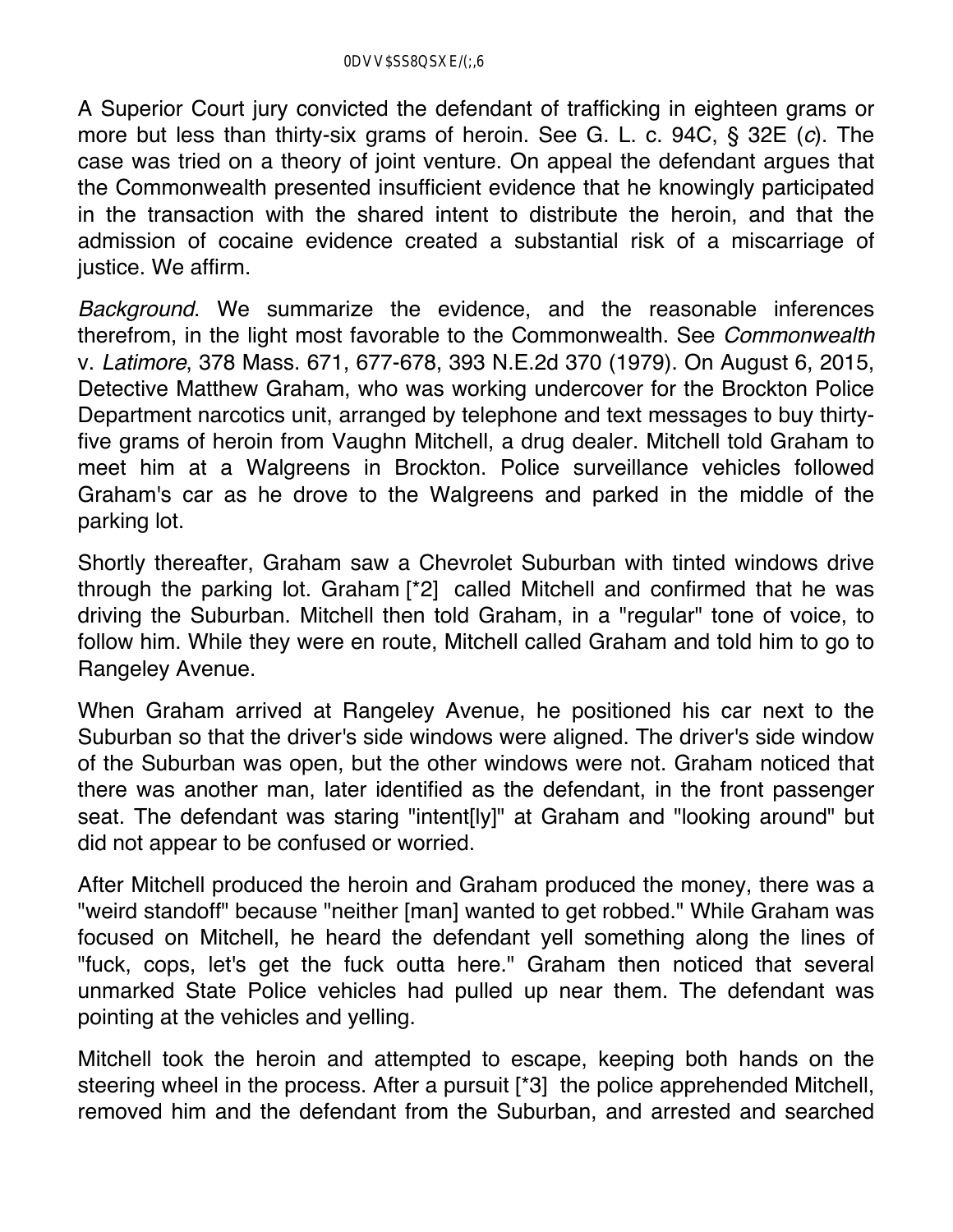each of them.<sup>1</sup> The defendant, who was unemployed, had a sizeable amount of cash on him, determined to total \$1,102. The police also found a large bag of heroin on the ground outside the Suburban's front passenger side door, about ten feet away, and a smaller bag of cocaine on the floor underneath the front passenger seat.

*Discussion*. 1. *Sufficiency of the evidence*. The defendant argues that the evidence was insufficient to support his conviction under a theory of joint venture. In particular, he argues that the Commonwealth did not prove that he knowingly participated with Mitchell in the heroin transaction with the shared intent to distribute. See *Commonwealth* v. *Zanetti*, 454 Mass. 449, 470, 910 N.E.2d 869 (2009) (Appendix); *Commonwealth* v. *Ortega*, 441 Mass. 170, 174 n.7, 804 N.E.2d 345 (2004). In considering this argument, we "view the evidence presented at trial, together with reasonable inferences therefrom, in the light most favorable to the Commonwealth to determine whether any rational jury could have found [the challenged] element[s] of the offense beyond a reasonable doubt." *Commonwealth* v. *Robinson*, 482 Mass. 741, 744, 128 N.E.3d 50 (2019).

Here, the defendant's presence during the crime, combined with various "plus factors," *Commonwealth* v. *Lara*, 58 Mass. App. Ct. 915, 916, 793 N.E.2d 384 (2003), were sufficient to establish his knowledge [\*4] and shared intent to commit the crime. The jury could have found that the defendant overheard Mitchell's instructions to Graham to follow him from the parking lot and then to Rangeley Avenue. The jury could also have found that the defendant's actions during the transaction itself — staring at Graham "intent[ly]" with no confusion or worry, "looking around," warning Mitchell about the police, and urging him to flee — were consistent with those of a lookout. See *Commonwealth* v. *Mendes*, 46 Mass. App. Ct. 581, 588-589, 708 N.E.2d 117 (1999).

In addition, the jury could have inferred that the defendant threw the heroin out of the car as Mitchell tried to flee, based on the evidence that the defendant was seated in the front passenger seat, the heroin was found ten feet from the front passenger door, the front passenger window was closed earlier during the transaction, and Mitchell had two hands on the steering wheel during his attempted escape. This evidence was bolstered by Detective Thomas Keating's expert testimony that drug delivery services usually are conducted by two people: one person drives and the other holds the drugs so that, if they encounter the police, the driver can try to escape while the person holding the drugs can dispose

<sup>1</sup> A third person, the defendant's fourteen year old cousin, was seated in the backseat of the Suburban.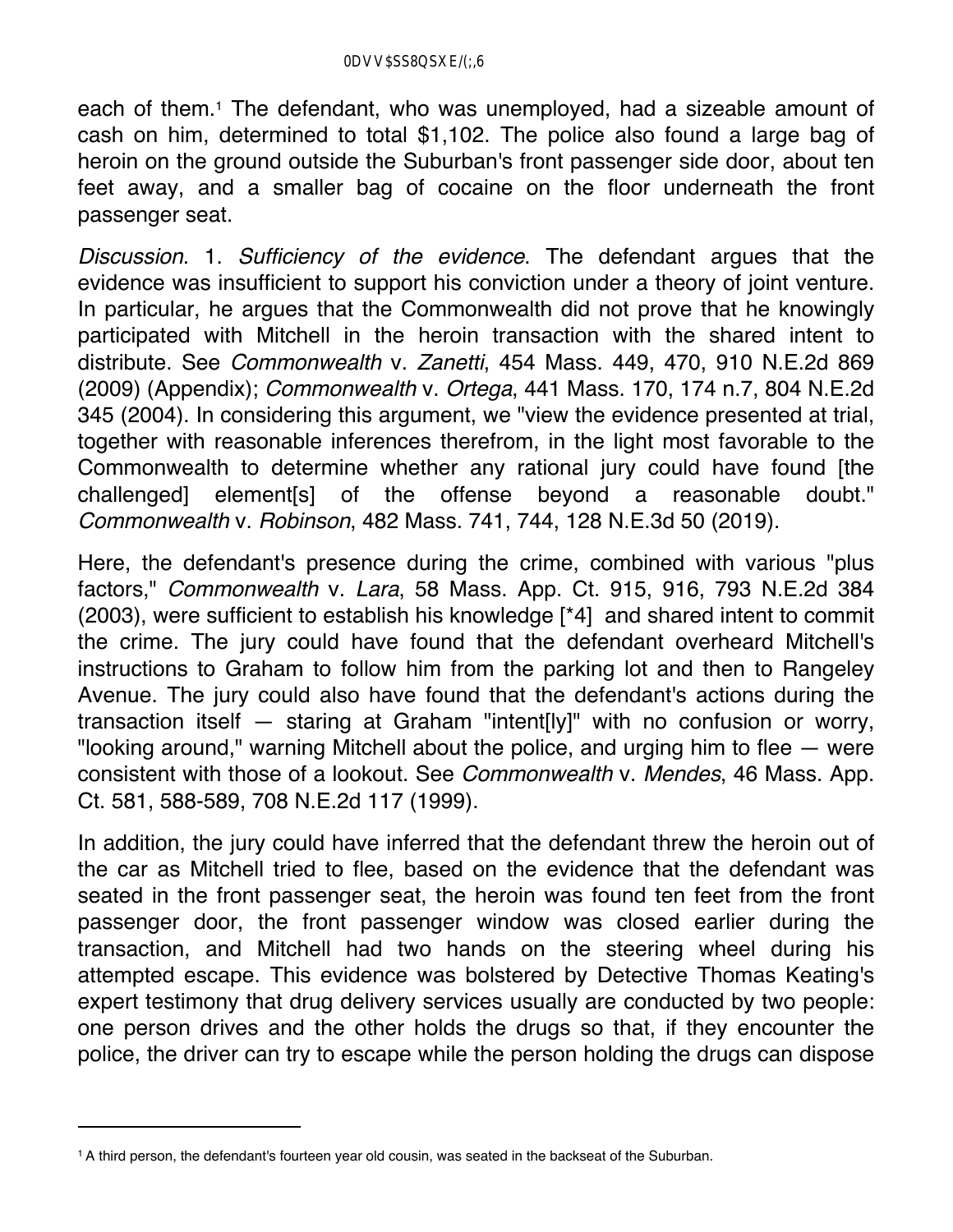of them. See *Commonwealth* v. *Miranda*, 441 Mass. 783, 794, 809 N.E.2d 487  $(2004).<sup>2</sup>$ 

The large [\*5] amount of cash (\$1,102) found on the defendant, combined with Keating's expert testimony that it is typical for the person other than the driver to hold the money, also supported the jury's finding that the defendant had knowledge and shared intent. See *Pena* v. *Commonwealth*, 426 Mass. 1015, 1018, 690 N.E.2d 429 (1998); *Commonwealth* v. *Gonzales*, 33 Mass. App. Ct. 728, 731, 604 N.E.2d 1317 (1992). In arguing that the money was not drug proceeds, the defendant points to the absence of evidence about denominations and whether the cash was in different folds, and further notes that the police did not recover pagers, cell phones, or other accoutrements of the drug trade. But where, as here, a defendant has a large quantity of cash, that alone "is probative of an intent to distribute," especially because "the defendant was unemployed and thus unlikely legitimately to have that amount of cash." *Commonwealth* v. *Sepheus*, 468 Mass. 160, 166, 9 N.E.3d 800 (2014). See *Gonzales*, *supra* at 731.3,4

Contrary to the defendant's assertion, the evidence in this case is demonstrably stronger than that in *Commonwealth* v. *Saez*, 21 Mass. App. Ct. 408, 487 N.E.2d 549 (1986). In *Saez* the only evidence of joint venture was "that the defendant associated himself with an individual whom the defendant may have known to be in possession of heroin" and "looked up and down the street" during the transaction and later while his purported joint venturer hid the drugs. *Id.* at 413. While still viewing the [\*6] issue as a "close one," the court held that in those circumstances the jury could not have convicted the defendant without engaging in "conjecture or surmise." *Id.*

Here, in contrast, the evidence did more than "merely place[ ] the defendant at the scene of the crime and show[ ] him to be in association with the principal[ ]." *Id.* at 411. Rather, as discussed above, the evidence established circumstantially that the defendant acted as a lookout, disposed of the heroin, and possessed proceeds from illegal drug sales. This evidence would have allowed a reasonable jury to find that the defendant was engaged in a joint venture with Mitchell.

<sup>&</sup>lt;sup>2</sup> Although the defendant contends that Mitchell was the one who disposed of the heroin by throwing it past the defendant and out the passenger window, the jury were free to disbelieve Mitchell's testimony to that effect. See *Zanetti*, 454 Mass. at 457.

<sup>&</sup>lt;sup>3</sup> The jury were free to disbelieve Mitchell's testimony that the defendant had been working all day and was paid under the table. See *Zanetti*, 454 Mass. at 457.

<sup>4</sup> To the extent the defendant argues otherwise, there was sufficient evidence to support an inference of intent to distribute. Specifically, Keating testified that the weight of the heroin (32.3 grams), the packaging, and the absence of any paraphernalia with which to consume the heroin were consistent with distribution and not personal use.